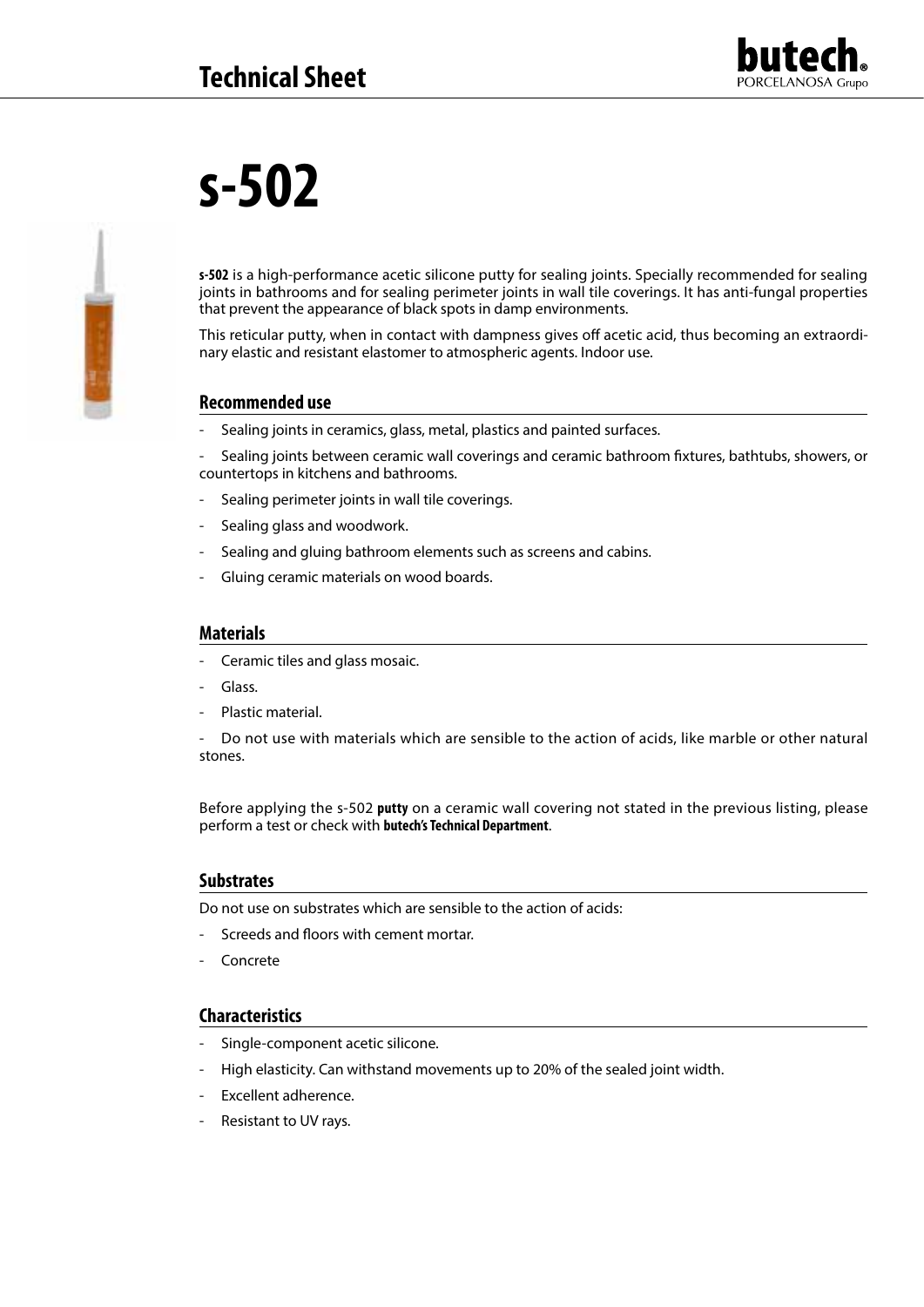

# **Instructions for use**

#### **Preparing the substrate.**

The surfaces on which s-502 **is applied** shall have the following characteristics:

- Residual humidity under 3%.
- Clean of dust, grease, or any other substance that may compromise the bonding material adherence.
- Compact surface, free of cracks, non-crumbling.
- Smooth texture, efflorescence-free.
- Free from any material that is sensible to acid attack.

When applying on joints, we recommend protecting the sides of the joint with adhesive tape. This will make the cleaning of the joint easier.

When applying on joints, the ratio between width and depth will be the following:

| $\sim$         | Joint under 5 mm      | Width: 1 | Depth: 1 |
|----------------|-----------------------|----------|----------|
| $\overline{a}$ | Joint from 5 to 20 mm | Width: 2 | Depth: 1 |

If the depth is greater than the thickness of the putty seam to apply, we recommend filling the bottom of the joint with closed-cell compressible material such as polyethylene seams or expanded polystyrene.

#### **Applying the putty throughout the joint.**

Introduce the s-502**cartridge** into the applicator gun, pierce the end, screw in the nozzle, and cut it at 45 depending on the diameter of the putty seam to apply.

Apply the s-502 **seam** on the joint, continuously and uniformly. Avoid forming air bubbles in the seam.

Before the putty hardens, define the shape of the seam with the necessary rounded shape tool for each case. We recommend wetting the defining tool with soap and water.

#### **Applying the putty as an elastic adhesive.**

Introduce the s-502 **cartridge** into the applicator gun, pierce the end, screw in the nozzle, and cut it at 45 depending on the diameter of the putty seam to apply.

Apply the s-502 **seam** on the substrate to bond, with the quantity deemed necessary. Instead of applying dots or blobs, we recommend applying putty seams separated by 10-15 cm.

Press the two surfaces to stick together, in order to distribute the adhesive uniformly. The final putty thickness shall not be greater than 3 mm.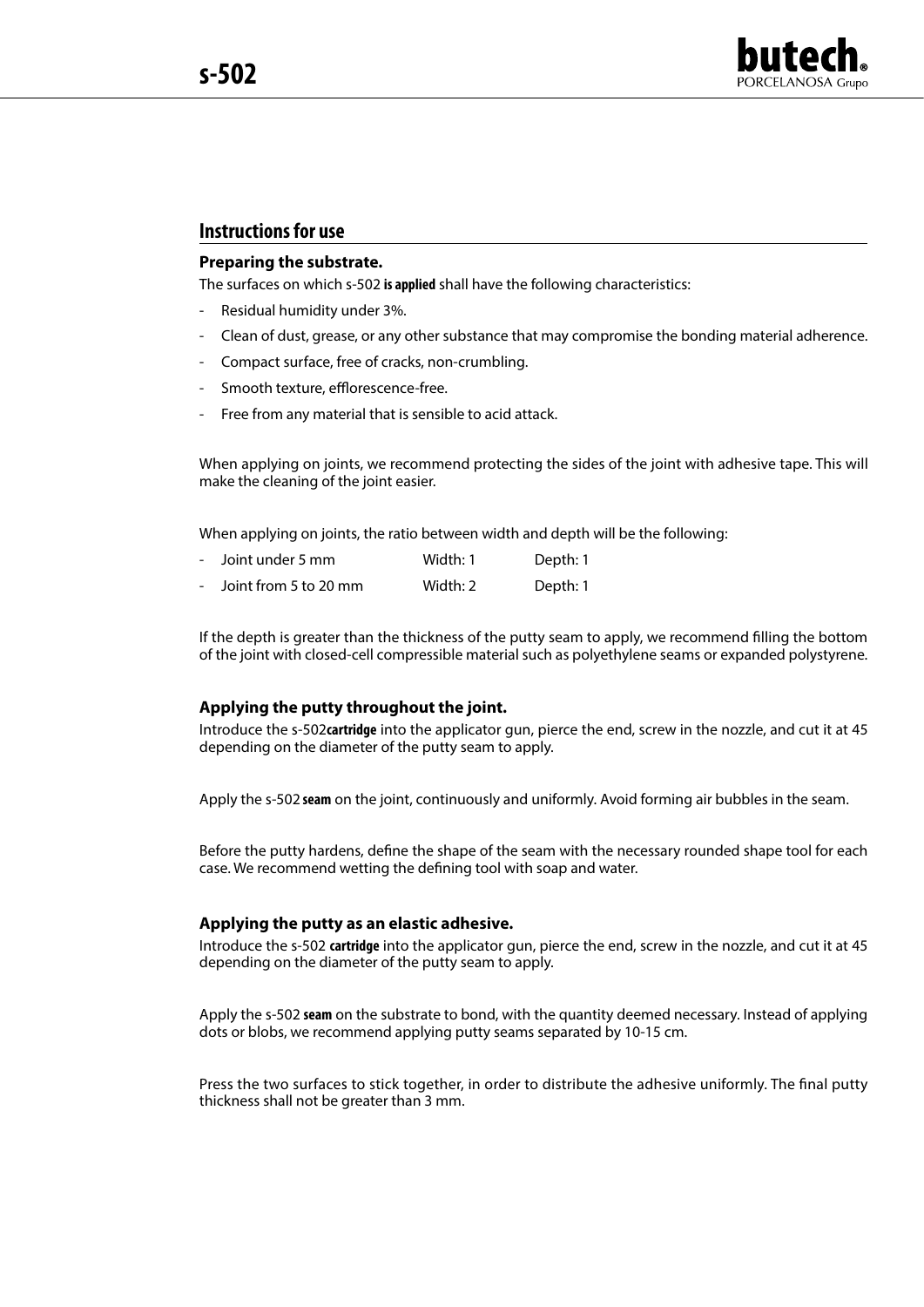

# **Performance**

| 2 x 2 mm Joint | 77.5 m           |                                 |                                     |
|----------------|------------------|---------------------------------|-------------------------------------|
| $3x3$ mm Joint | 31.4 m           |                                 |                                     |
| 5 x 3 mm Joint | 20.6 m           |                                 | 310                                 |
| 5 x 5 mm Joint | 12.4 m           | Consumption<br>(ml / cartridge) | width joint (mm) x depth joint (mm) |
| 8 x 4 mm Joint | 8.6 <sub>m</sub> |                                 |                                     |
| 8 x 6 mm Joint | 6.4 <sub>m</sub> |                                 |                                     |

#### **Cleaning and maintenance**

Before laying, and in order to avoid later problems, it is recommended to consult the supplier's technical data sheet for the type of wall covering used, and check that it is not sensitive to acetic silicone.

- Clean any putty remains with an organic solvent such as ethyl acetate or gasoline, before it hardens. Be extremely cautious with non-slip floors, absorbent stone, or tiles with relief surface.

- Once the laying is carried out, clean the tool with an organic solvent such as ethyl acetate or gasoline.
- Check the supplier's maintenance instructions for the type of wall covering used.

#### **Conservation**

12 months in its original container and protected from moisture and the weather. Store in a dry place, covered and protected from direct sunlight.

#### **Safety and hygiene**

**S-502** is slightly irritating to eyes and skin.

Please take the usual precautions in the use of chemicals, such as using gloves and safety goggles. Use in well ventilated places.

Safety data sheets available to the professional user who requests them.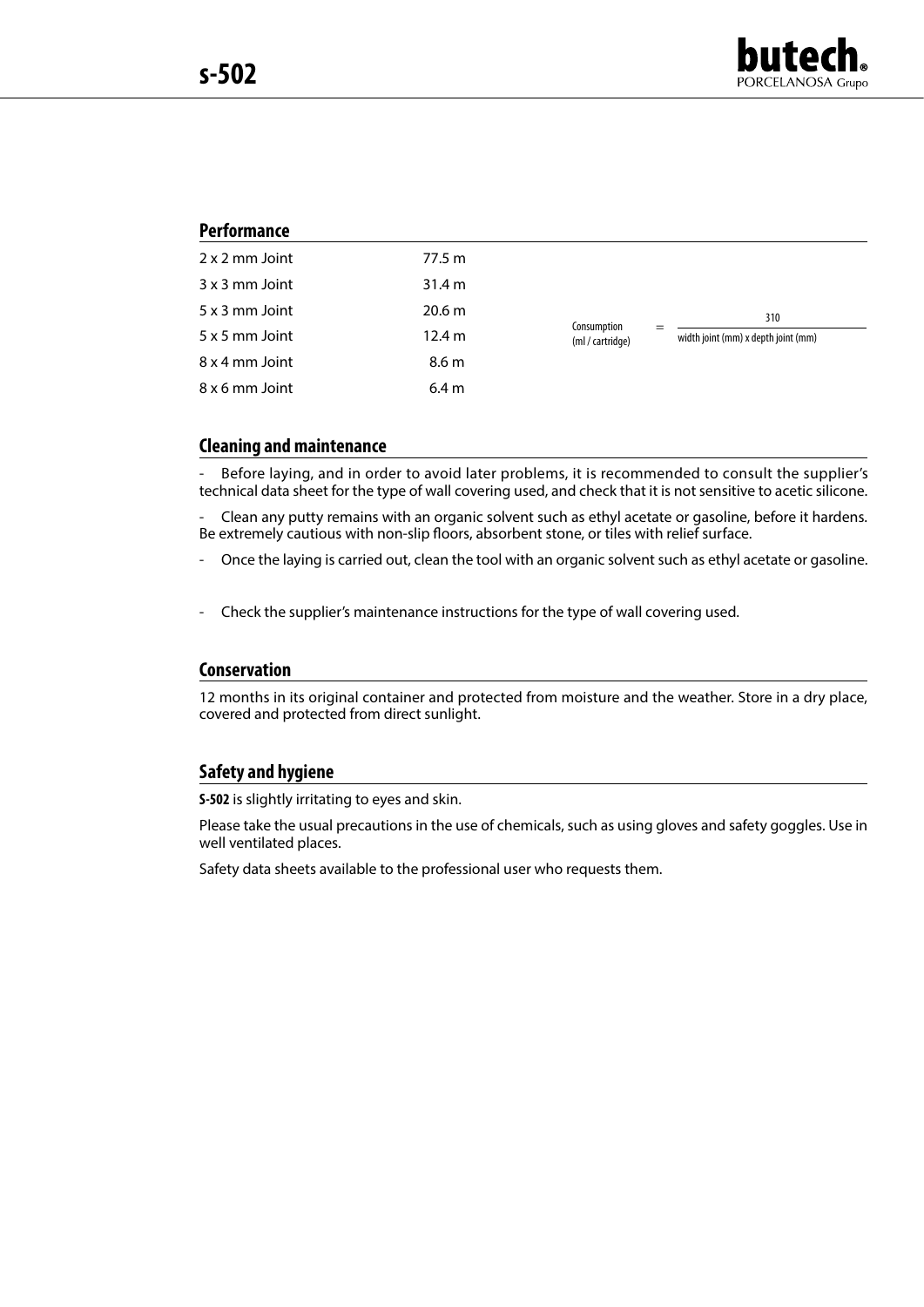-



#### **Additional instructions**

- Do not apply on materials that are sensitive to acid attack, such as cement mortar or limestone.
- Do not use on heavily laminated surfaces or bituminous materials.
- Do not apply outdoors or in floors subjected to heavy traffic.

- Do not use on surfaces covered in dust or that disaggregate easily. Do not use on dirty surfaces, or surfaces covered with any element that may interfere with the adherence.

- Do not use on wet surfaces. Protect from rain and frost at least during the first 24 h.
- Do not apply when the temperature is below 5  $\degree$  C or higher than 40  $\degree$  C.

The layout, width, and construction details of the perimeter and intermediate movement joints, as well as the materials to be used, should be included in the ceramic tile laying design.

Heed the structural joints present in the substrate.

Make movement perimeter joints in corners, floor level changes, and height differences in material changes.

- As a general rule, make intermediate movement joints that delimit areas as square as possible, 16-25  $m^2$  outdoors, and 50 m<sup>2</sup> -70 m<sup>2</sup> indoors. They shall have a minimum width of 8 mm.

The technical information contained in this technical data sheet has been collected from approved laboratory tests and under the conditions indicated by the corresponding standards.

- For more information about this product, check with butech's Technical Department.

#### **Technical Sheet Conditions**

This is not a finished product technical sheet. It belongs to a laying material which, together with other products and materials, configures a ceramic tile laying system. Instructions in this technical sheet have been written based on our experience and technical expertise, but they have to be only considered as general recommendations which, together with those for the rest of the products in the system, guide the laying professionals in their job.

As it is not possible to know all the features and conditions of a building job, professionals must consider it and, if deemed appropriate, perform a previous test to confirm whether the product is suitable for the job.

The technical sheet cannot reflect all the applications and conditions entailed in the use of a material, so, in situations not described in this sheet, we recommend to perform a previous test and refer to our technical department.

- This sheet has been updated in January, 2013.